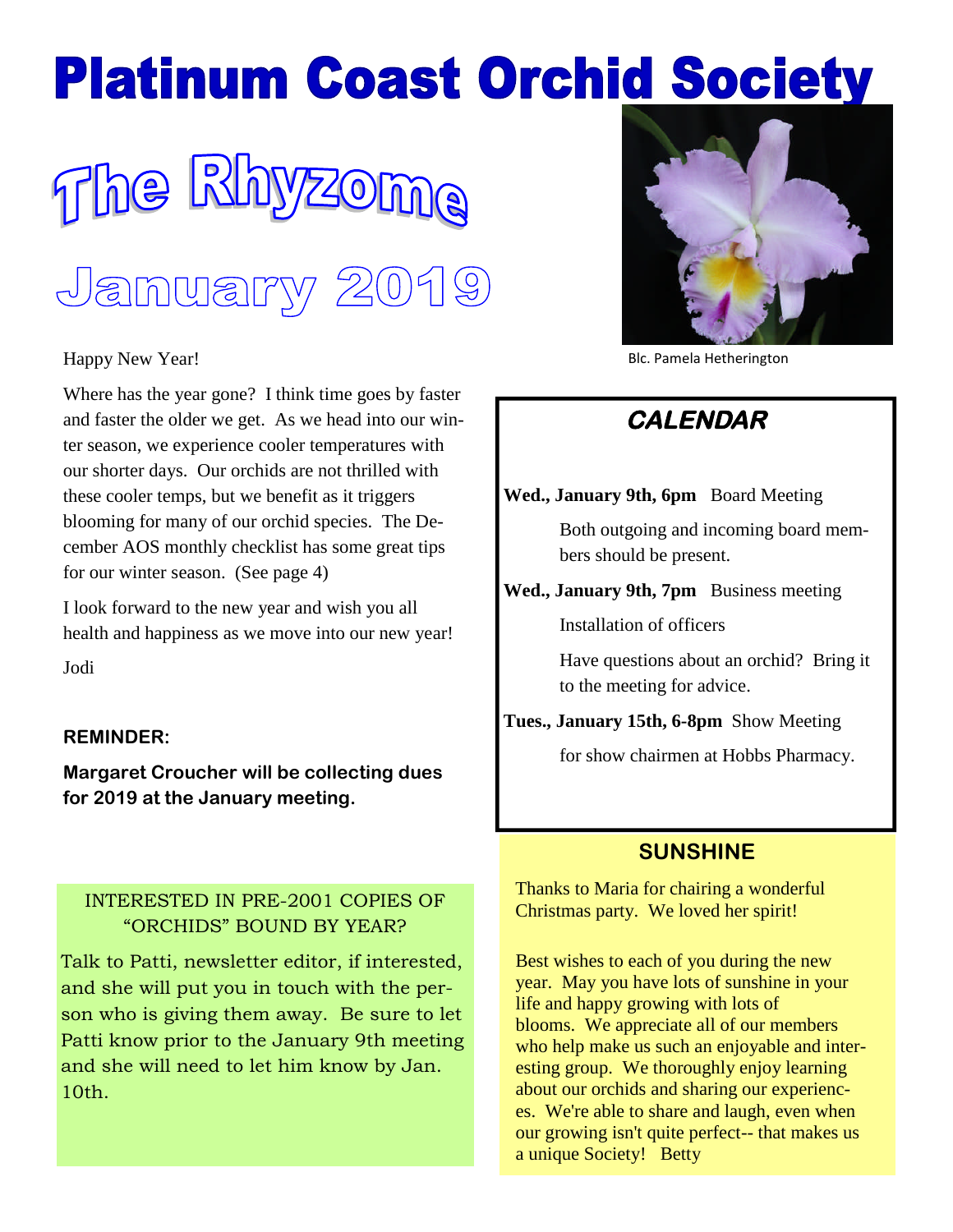# GREAT PLACES FOR MEMBERS TO FIND INFORMATION ON ORCHIDS:

- 1. Programs—Take notes—someday they will make sense.
- 2. AOS Magazine articles. "Orchids" is available at every meeting for check out.
- 3. Members— Ask longtime members about orchids, but realize that your yard and potting choices are key. We all use trial and error to succeed.
- 4. Internet sites—**www.aos.org**—This AOS site has the answer to almost any question.
- **5.** Rambles at members' homes to help you identify the best way to grow your orchids.

PCOS is an affiliate of the **American Orchid Society (AOS).** There's an abundance of information on the AOS website. Please visit www.aos.org for articles, advice on growing orchids, and lots of free information.

Ask Betty Adamson for an application if you're interested in joining.

For all current members, remember that your renewal notice will arrive in the Orchid Magazine prior to your month of renewal.

www.aos.org

## **OFFICERS TO BE INSTALLED**

#### **TO BE VOTED ON AT THE NOVEMBER MEETING**

| President             | <b>Peter Pancoast</b>             |
|-----------------------|-----------------------------------|
| <b>Vice President</b> | <b>Margaret Croucher</b>          |
| Treasurer             | <b>Margaret Smith</b>             |
| Secretary             | <b>Patty Williams</b>             |
|                       |                                   |
| <b>Directors:</b>     | Julie Howard (2019)               |
|                       | <b>Ed Kidder (2019)</b>           |
|                       | <b>Laura Blackmon (2019-2020)</b> |
|                       | Kathy Jacobson (2019-2020)        |

## **SHOW PLANNING DATES**

**January 15th—First Show Meeting February 19th—Second Show Meeting March 19th—Third Show Meeting April 16th—Fourth Show Meeting May 1st—Show Set Up May 2nd—Show Set Up May 3-5—Show June 4th—Post show meeting**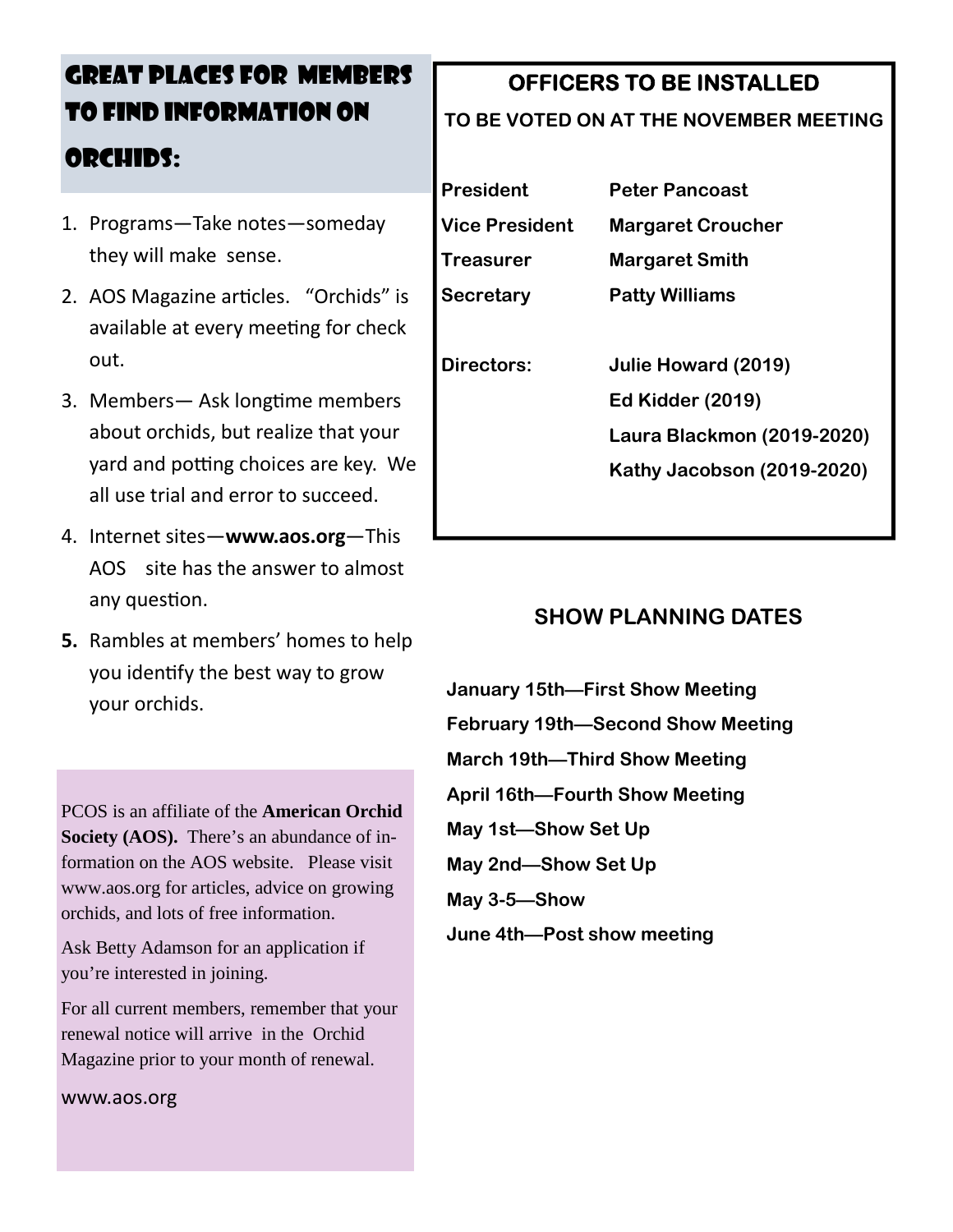## **2018 PCOS OFFICERS & CHAIRMEN**

### **PRESIDENT**

**Jodi Kittleson President@PlatinumCoastOrchidSociety.org**

**VICE PRESIDENT**

**Margaret Croucher VP@PlatinumCoastOrchidSociety.org**

**TREASURER Margaret Smith Treasurer@PlatinumCoastOrchidSociety.org**

**SECRETARY Patti Williams Secretary@PlatinumCoastOrchidSociety.org**

# **DIRECTORS Michael Ellis (2018) Julie Howard (2018-2019)**

**Ed Kidder (2018-2019) Clive Gay (2018)**

**Dave Colchin (Past President)**

**Many thanks to these 2018 officers and chairs for their hard work and dedication to the society.**

**PLANT FORUM Betty Adamson MEMBERSHIP Margaret Croucher NEWSLETTER EDITOR Patti Scholes SUNSHINE Betty Adamson GREETER JoAnn Amos PROGRAMS Margaret Croucher PHOTOGRAPHER Charlie Scholes AOS LIAISON Betty Adamson RAFFLE Laura Blackmon REFRESHMENTS Shannon Goff WEBMASTER Dennis Gollehon AUDIO**

**Mike Ellis**

**HOLIDAY PARTY CHAIR**

**Maria Maloney PICNIC CHAIR Kathy Jacobson.**

## **BE PART OF THE TEAM!**